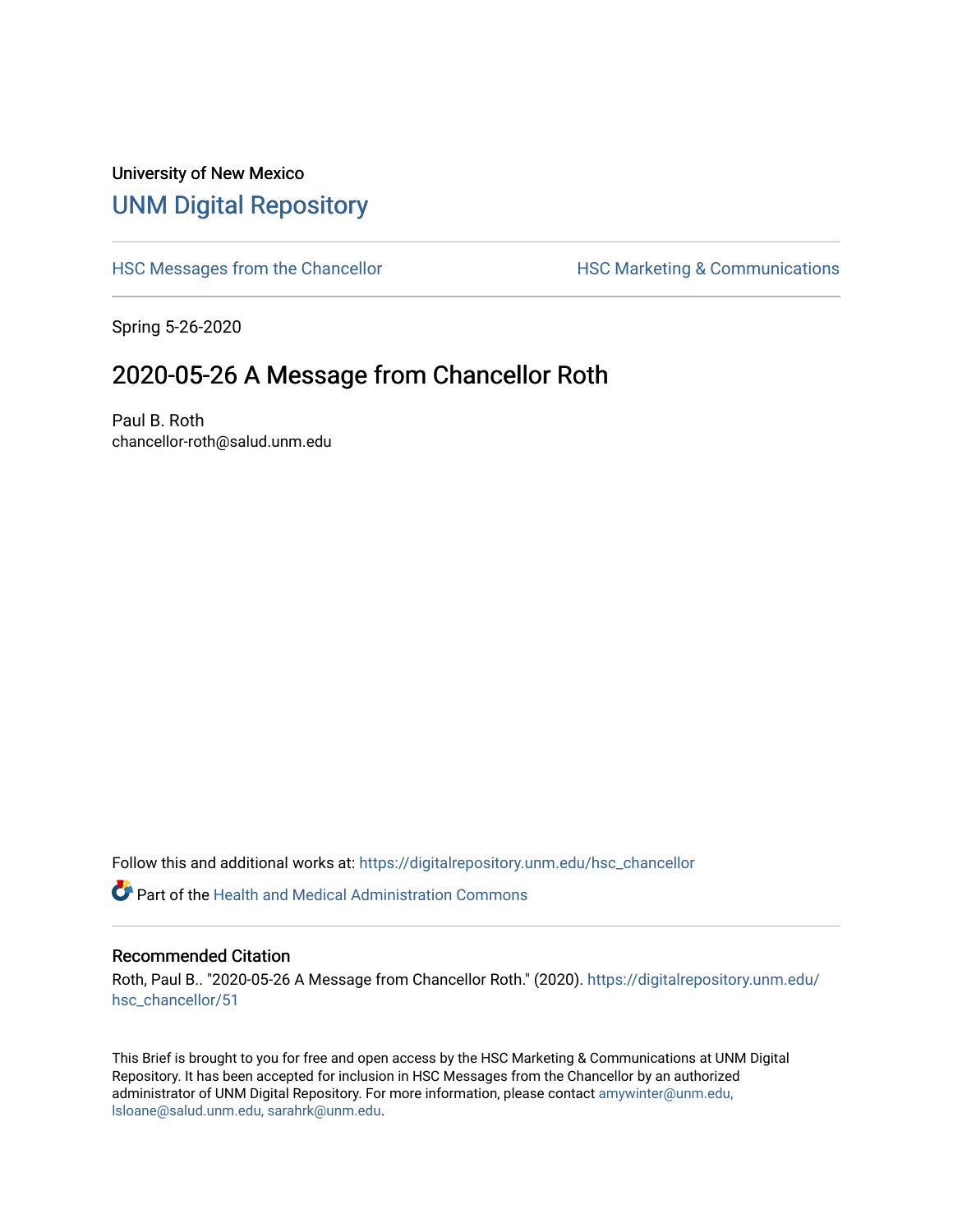

[View this email in your browser](https://mailchi.mp/f4ea0314fac3/message-from-the-chancellor-coronavirus-4423332?e=b4bbfca2c0)

## **A Message from Chancellor Roth**

Dear Colleagues:

Starting next week we will initiate the first phase of our return to full operations in general administrative, faculty and staff offices and business areas at the Health Sciences Center.

As outlined in last Friday's [communique,](https://unm.us19.list-manage.com/track/click?u=59ce53c1a4dedb490bac78648&id=ee6c0e3ed4&e=b4bbfca2c0) the majority of staff will continue to telecommute for the time being, while those who are returning to the workplace will be required to wear cloth masks in common areas and observe social distancing protocols.

We will also make use of this time to modify our work spaces as needed to ensure a safe environment when more of us return to campus. Please know the health and well-being of our workforce will be our primary concern as we consider how and when to resume various aspects of our operations.

Meanwhile, our hospitals and clinics are starting to ramp up their services following a lengthy hiatus. At the same time, many of the COVID-specific protocols we implemented on an emergency basis are starting to scale back as we find our way to a new operational baseline.

There's more good news to share:

• Christopher "Kit" Anstine, MD, a 2017 School of Medicine graduate who pursued his internal medicine residency at the Mayo Clinic in Rochester, Minn., has been honored with Mayo's Joseph D. Messler, MD, Outstanding Achievement Award in General Internal Medicine. The award is based on outstanding clinical performance during residency, scholarly activity and outstanding humanitarian qualities. Dr. Anstine will join the Mayo Clinic's general internal medicine staff in July.